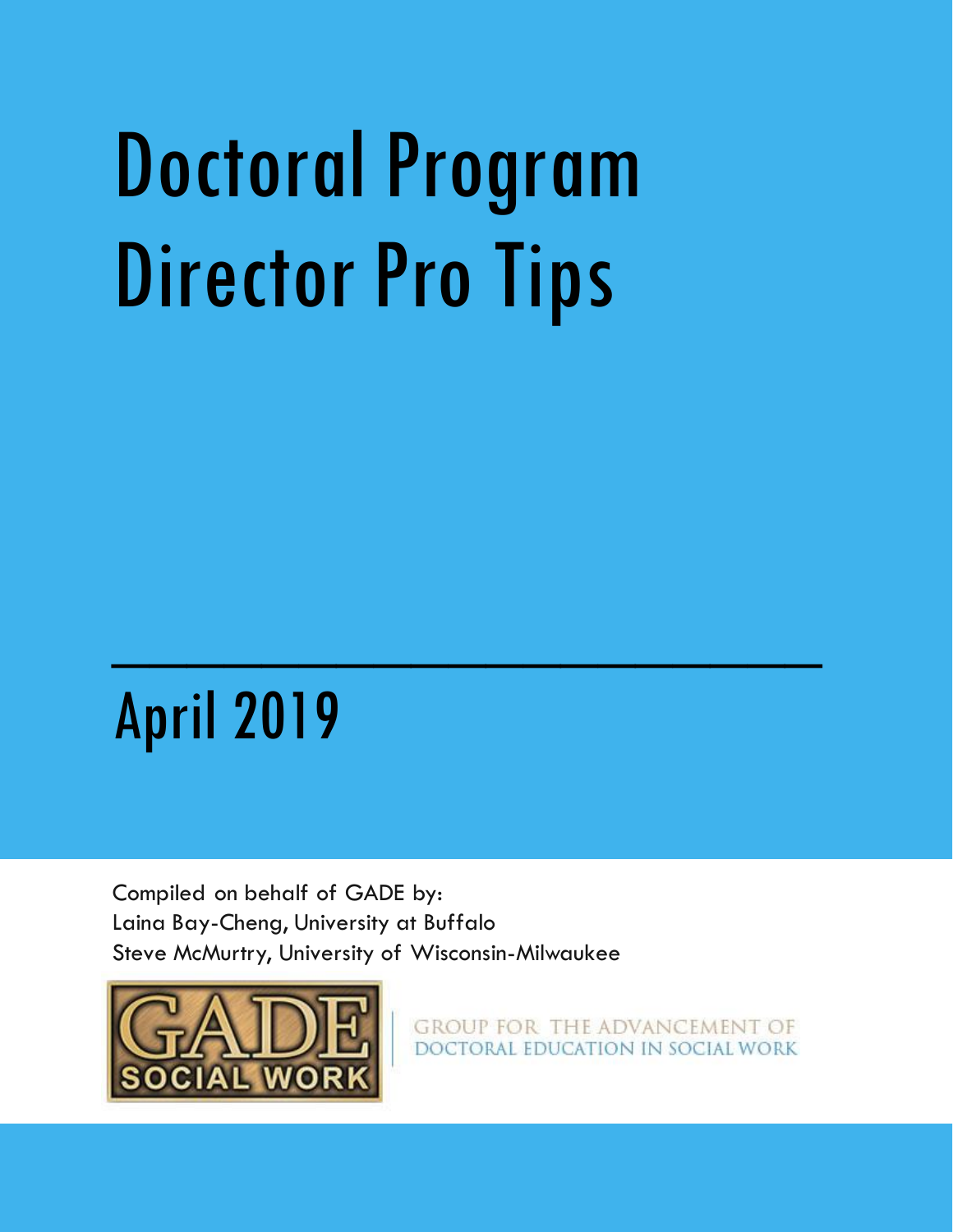# POLICIES & PROCEDURES

As program director, you will be inundated with questions about everything from program policies and procedural steps to budget balances and students' academic standing. Having answers on hand will work wonders for your sanity and longevity in the position. It will also engender a sense of confidence in you and in the integrity of the program as a whole. Everyone will benefit from program information that is clear, sensible, and accessible – in all respects – to everyone.

### TIP: Smooth the Transition

- If possible, co-direct the program for a period with the outgoing director so you can learn from watching and are not shouldering the entire weight of the program from the start.
- Ask the previous director for timelines (e.g., what is supposed to happen when), decision flowcharts (what are the processes and steps), instructions (how to use databases), thorough "case reports" on each student (strengths/weaknesses, upcoming milestones, funding), introductions to key players and personnel (reliable resources in other administrative units, etc.), and a tour of program archives/materials/systems.
- Also take time to listen to the previous director's perspective on the program's standing, how they tried to steer the program, and what they see on the horizon. There may be important perspective and wisdom to glean.

### TIP: Read, Update, & Simplifythe Handbook

- Read your program handbook carefully. Your fresh eyes as a new director are an asset. Give particular attention to parts that confuse you, since these likely trip up others, too, and are ripe for revision. Handbooks tend to lengthen as they age, and this can make them convoluted, full of conflicting information, and hard to use (leading people to email you instead of looking for themselves!). Expect to spend time reorganizing and distilling at least some parts of it.
	- + BONUS: Cleaning up trouble spots is unlikely to meet any resistance and is an easy way to earn colleagues' and students' goodwill.
- To minimize length and avoid conflicting versions, hyperlink to other sources. For example, if your program follows campus-level policies regarding plagiarism, state that and link to the relevant website.
- Update the handbook (including links) every August before the new academic year.

### TIP: Keep Calendars, Keep Track, & Keep in Touch

- Create or update a calendar of important program/university deadlines and events. Set automatic email alerts to go out when critical dates are approaching.
- Maintain a database that includes each student's date of entry, when they meet program benchmarks, advisor/committee members, assistantships, awards, and critical incidents or conversations.
- Open communication channels with students, faculty, and staff: weekly program announcements (e.g., calls for papers or funding proposals, lectures, notices about student achievements); periodic meetings with student group leaders; regular "coffee-with-thedirector" sessions, etc. Be generous with public congratulations and thanks.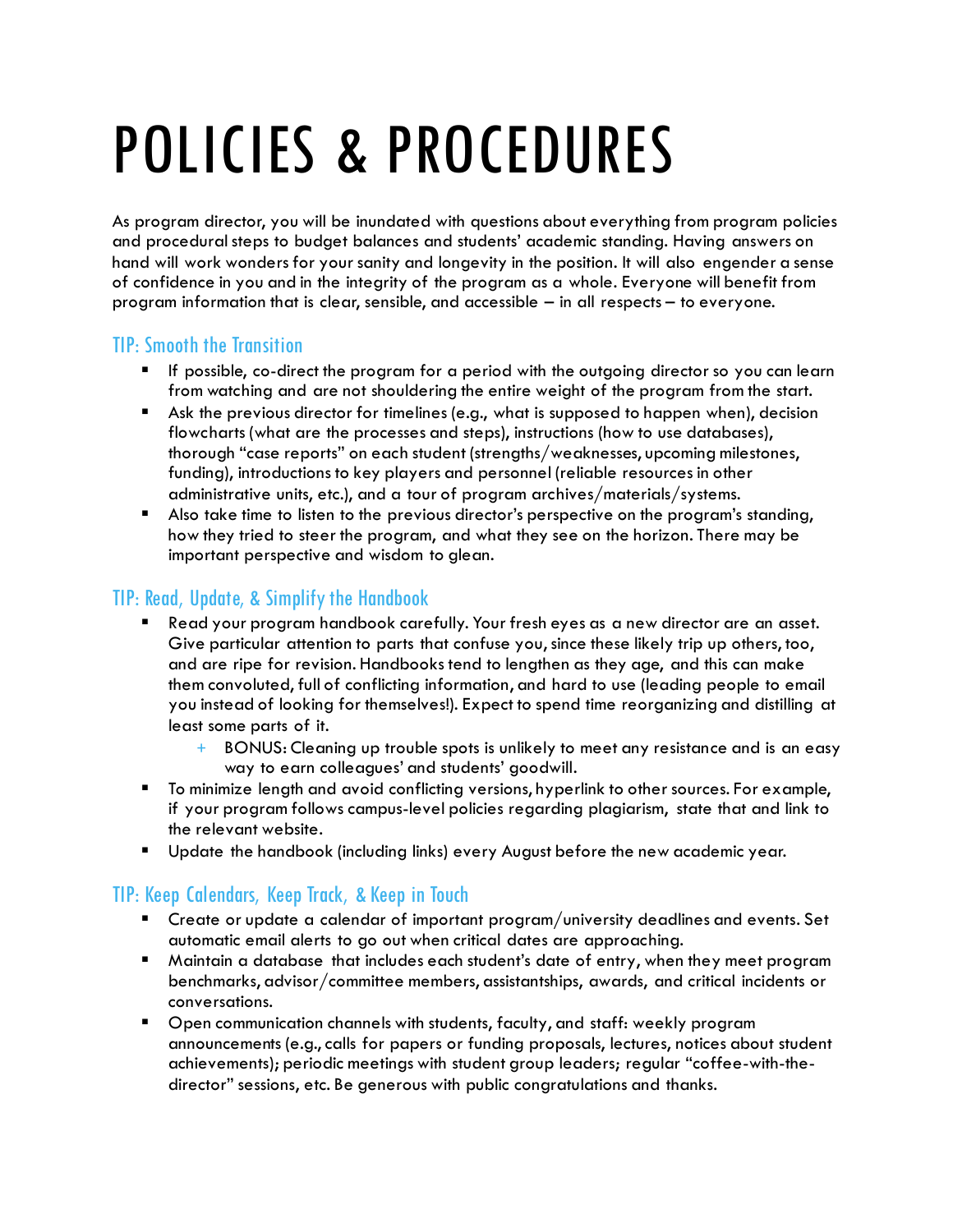# RECRUITMENT & ADMISSIONS

Recruitment is a large part of doctoral program direction. As more programs are started (including DSW and online options), competition for applicants is increasing. Recruitment is most critical at smaller, newer programs and those not at destination campuses. It can also be more difficult in less populous areas or in those with multiple nearby programs.

### TIP: Tailor Recruitment Strategies & Admissions Materials

- Identify your strengths and focus on conveying those. Are you at a high-prestige campus? Are your faculty members renowned scholars? Do you have specializations in particular areas? Are you able to offer unusually generous financial assistance? Do you have an especially collegial environment?
- **Recruiting strategies depend on the nature of your targets:** 
	- + Will you be focusing primarily on local residents, or do you hope to attract national or international applicants?
	- + Will you rely on in-person or virtual info sessions?
	- + Will your outreach efforts target practitioners? Current MSW students?
	- + What modes of advertising will be most effective: Print/paid ads? Email/listserv announcements? Social media? Word of mouth?
- To recruit students who are diverse (in various ways), consider how you can not only attract but also support them in tangible and intangible ways throughout their studies.
- Tailor your application process to reflect your program's culture and priorities (e.g., requiring an interview, using special/unusual essay prompts).

### TIP: Access matters

- Develop clear materials, especially regarding funding, coursework, and expectations.  $^{\circ}$  to someone not already swimming in academia...don't expect applicants to know what an assistantship, tuition waiver, or even a dissertation is!
- Reply personally to inquiries and make introductions to potential faculty advisors and current students. Help your colleagues understand that recruitment  $=$  advertising for the entire school. Put your best, friendliest, most encouraging foot forward.
- Facilitate visits to campus if you have the resources… or maybe a virtual tour, if you don't.

### GOOD FORM: Observe the "April 15 Resolution"

- Almost all GADE members are signatories to a Council of Graduate Schools resolution stating that applicants have until April 15 of each year to accept or decline an offer of financial support. Therefore, in most cases you will be acting against your University's policies if you push prospective students (with a funding offer) to make an earlier decision. Consider noting this in offer letters so that applicants are aware of their rights.
	- + Sample language (from University at Buffalo SSW): *Like our peer institutions, we honor the [Council of Graduate Schools Resolution](http://cgsnet.org/april-15-resolution) that all graduate school applicants have until April 15 to make a decision regarding enrollment.*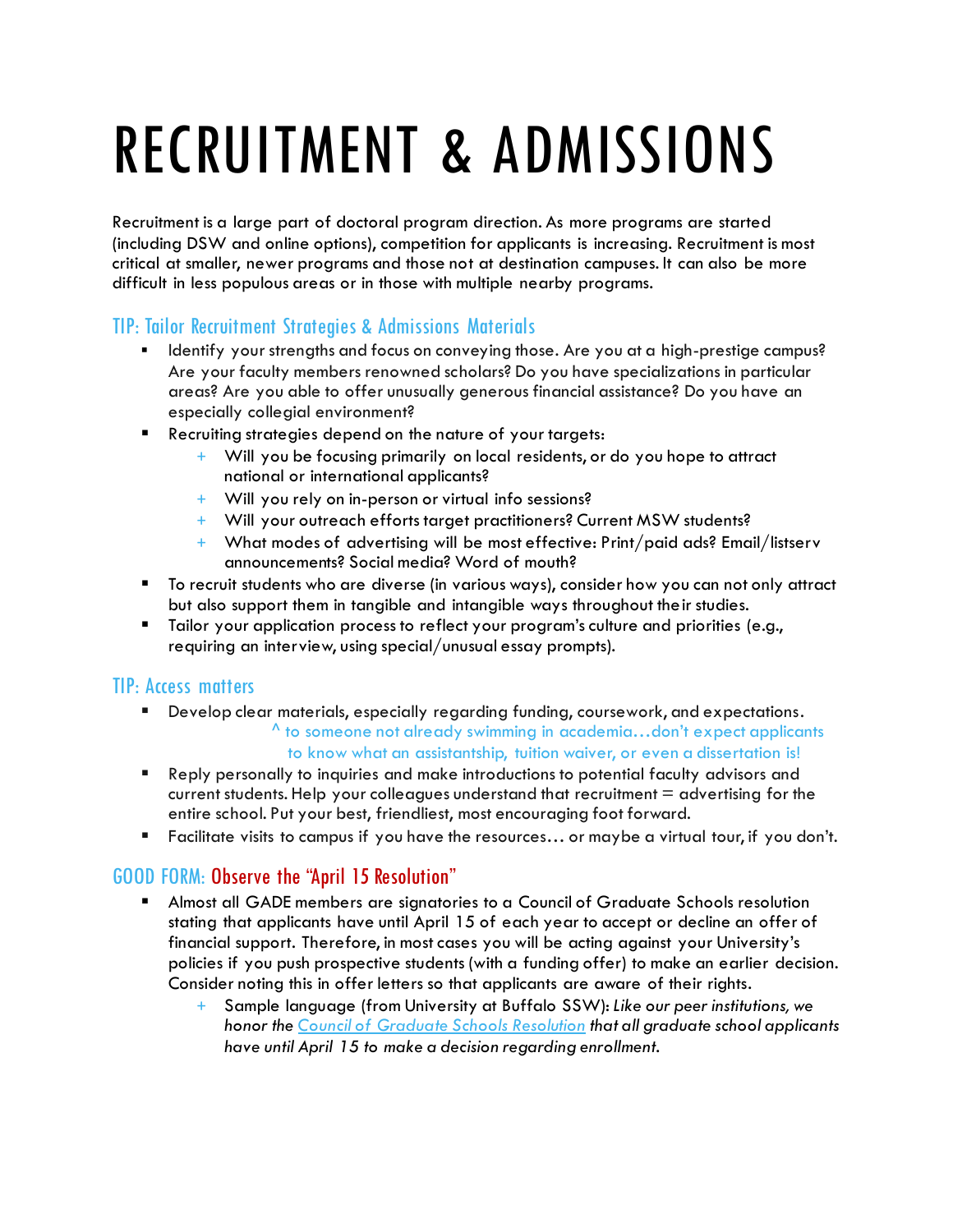### FOSTERING PROGRESS STUDENT & PROGRAM

#### TIP: Maximize Annual Reviews

Most schools require an annual review of a student's progress. Consider revising your process so it is more than a formality or checklist of completed courses and requirements.

- **Include questions to prompt constructive feedback and potentially sensitive conversations** (e.g., alignment of advisor/advisee styles and expectations, student's career plans).
- Substantive area advisors sometimes overlook professional development issues. As part of their annual reviews, ask students to articulate their research program (as in a cover letter) and to submit a CV. Advisors should then help hone these as part of the review.
- Reviews are often conducted by a student's advisor/chair. These may include the program director, or the director may meet individually with each student. In some programs, the entire doctoral program committee discusses each student's progress.

### TIP: Teach Mentoring

- Mentoring doesn't come naturally to everyone, and some faculty need to learn how to do it successfully. See the resources in the GADE Starter Kit on the [GADE website.](http://www.gadephd.org/Resources/Mentoring-Doctoral-Students)
- Students, too, may need help learning how to work with a mentor. A good resource is the University of Michigan Rackham Graduate School'[s guide for graduate students.](http://www.rackham.umich.edu/downloads/publications/mentoring.pdf)
- Encourage multiple and diverse mentoring relationships based on substantive areas or similar life circumstances, as well as with faculty from other disciplines or institutions.

### TIP: Increase Traffic

Doctoral programs can feel removed from the rest of a school. Faculty who don't teach doctoral courses may not know the students or program well. Staff/faculty may wonder (resent?) that so many resources are spent on a small program. Students may only hear from the same few faculty, missing out on diverse views and paths. Possible steps to counter this include:

- Host school-wide events. These can be substantive (e.g., lunch-and-learn sessions, panel discussions) or festive (e.g., defense celebrations, ice cream socials, potlucks). Focus on making the program an enriching, enjoyable, and shared part of the school community.
- Engage as many faculty as possible. Those who don't teach doctoral courses may still be valuable guest speakers, advisors/chairs, or members of doctoral program committees.
- Organize professional development sessions (CV or job market clinics, sessions on publishing or grantwriting, teaching workshops, etc.). Feature program alum, faculty who are not already formally engaged in the program, or faculty from related disciplines to expose students to more ideas, experiences, and "tricks of the trade."

### TIP: Take the Program's Temperature

 Every year (right after you give them ice cream), conduct a brief program evaluation. Use the survey to ask what parts of the program are working well, improving, and still need work. This will give you valuable information when it comes time for your comprehensive program evaluation. Earn goodwill by using the data to set program priorities. Students and colleagues will appreciate having input and you will know that you are picking win-able battles (and which will require more time and political capital).